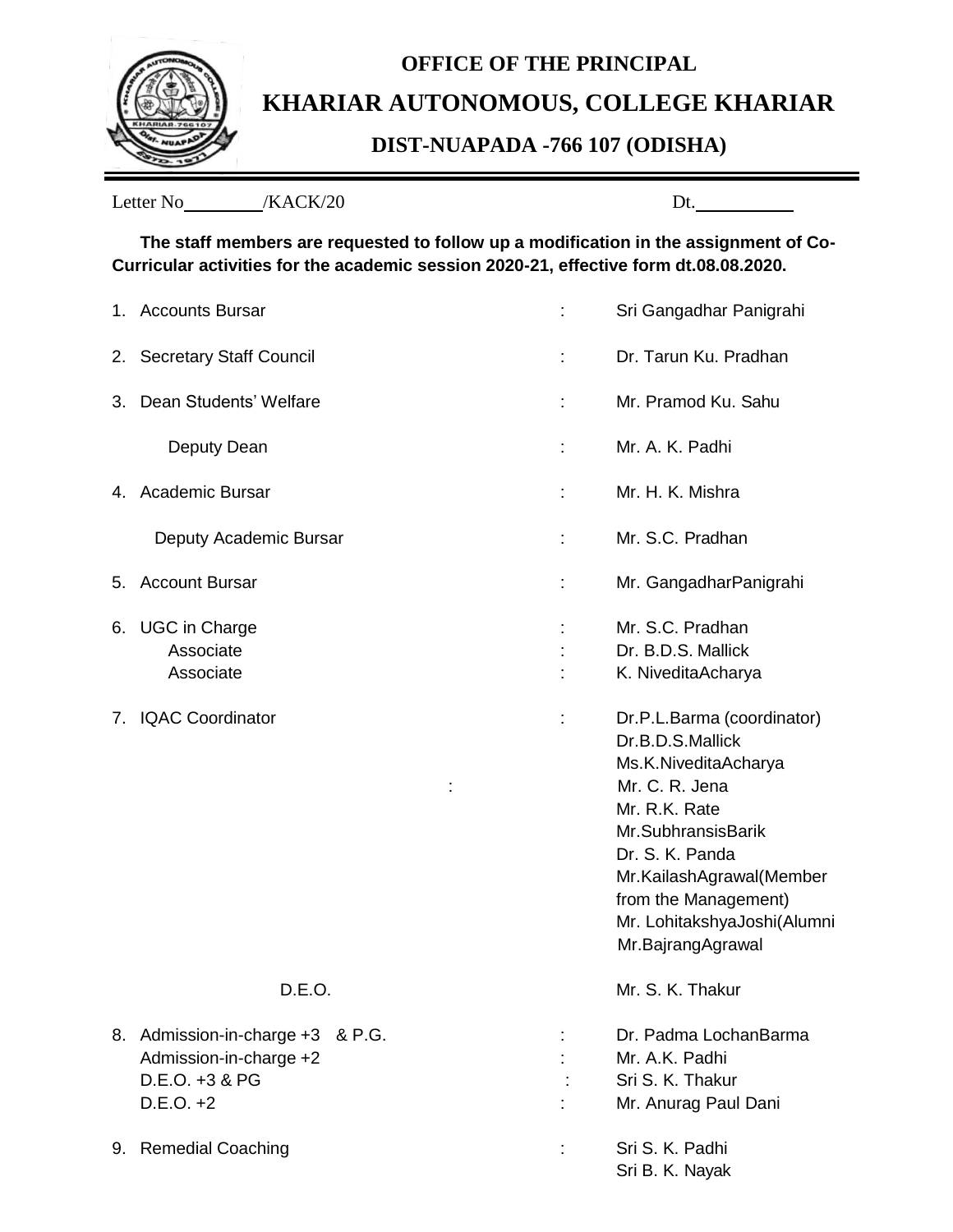| 10. Entry in to Service               |   | Dr. P.L. Barma                                                                                                                                                                                                                                     |
|---------------------------------------|---|----------------------------------------------------------------------------------------------------------------------------------------------------------------------------------------------------------------------------------------------------|
| 11. Officers in charge Examination +3 | ÷ | Mr. C.S. Chandrakar (CoE)<br>Mr. P. K. Panda(Dy. CoE)<br>Dr. Ranvir Singh<br>(Asst. Controller of Exam.)<br>Mr. Mohit Mohan Ada (DEO)                                                                                                              |
| 12. Officers in charge Examination +2 | ÷ | Mr. A. K. Padhi (Coordinator)<br>Mr. C. R. Jena<br>Mr. R.K. Rate<br>Mrs. SonaliSabar                                                                                                                                                               |
| 13. Examination Committee +3          | ÷ | <b>Controller of Examination</b><br><b>Account Bursar</b><br><b>Academic Bursar</b><br>Dy. Controller of Exam<br><b>Head Clerk</b>                                                                                                                 |
| 14. Examination Committee +2          | ÷ | +2 Incharge<br>Coordinator +2<br>Dy. Coordinator +2<br>Academic Bursar<br><b>Head Clerk</b>                                                                                                                                                        |
| 15. D.S.A.                            |   | Mr. S.C. Pradhan<br>Mr. B. Naik<br>Mr. P.K. Behera<br>Miss SonaliSabar                                                                                                                                                                             |
| 16. Dramatic & Music Society          |   | Mrs. Rita Das<br>Mrs. MeenaGujrati<br>Mrs. SilaTribedi<br>Mr. Raj Kumar Rate<br>Mr. SuranjanPradhan                                                                                                                                                |
| 17. Library Committee                 |   | Mr. P.K. Panda<br>Mr. S.K. Padhi<br>Smt. R.L. Ratha<br>Smt. Beauty Agrawal<br>Mr. SardharMajhi<br>Smt. Santoshi Sharma<br>Mrs. Pranati Panda<br>Smt. SatarupaPattnaik<br>Mrs. S. M. Khan<br>Mr. C. K. Mahanty<br>Miss D. Parida<br>Mr. Sarat Panda |
| 18. Time Table In-charge              |   | Mr. R. K. Rate<br>Mr. C. R. Jena                                                                                                                                                                                                                   |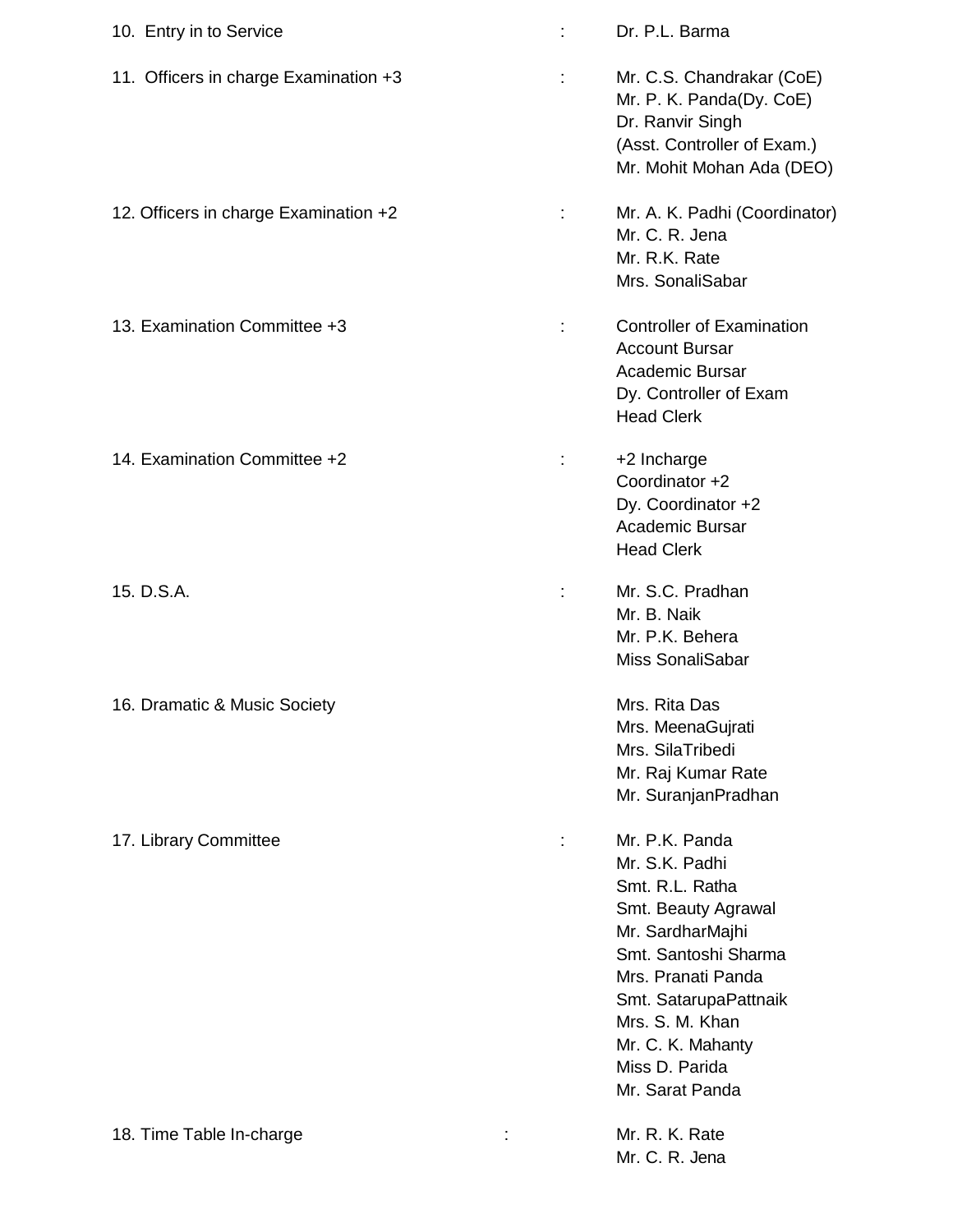| 19. Athletic Association                                   |   | Mrs. Rita Das (V.P.)<br>Dr. Ranvir Singh<br>Mrs. Santoshi Sharma<br>Mrs. Anandini Mishra<br>Mr. Haribandhu Hans<br>Miss. SushreePattnaik<br>Mr. SuranjanPradhnan<br>Dr. Saroj Ku. Panda (P.E.T) |
|------------------------------------------------------------|---|-------------------------------------------------------------------------------------------------------------------------------------------------------------------------------------------------|
| 20. Red Cross & Red Ribbon                                 |   | Dr. T.K. Pradhan, Councellor<br>Miss SangitaNetam                                                                                                                                               |
| 21. GrievanceRedressal cell for Students                   |   | Dr. P. K. Panda<br>Mrs. MeenaGujrati<br>Smt. SatarupaPattnaik<br>Smt. Beauty Agrawal<br>Mr. C.K. Mahanty                                                                                        |
| 22. Committee against Harassment of Women<br>At work place | ÷ | Sri Ajit Panda<br>Smt. Rita Das<br>Smt. R. L. Ratha<br>Miss Sagarika Panda<br>Smt. Pranati Panda<br>Smt. SilaTribedi                                                                            |
| 23. Brahmaputra Boy's Hostel                               | ÷ | Dr. B.D.S. Mallick (Supdt.)<br>Mr. P.K. Behara (Dy. Supdt)                                                                                                                                      |
| <b>Dealing Assistant</b>                                   |   | Sri JayasingTamba                                                                                                                                                                               |
| 24. Udanti Women's Hostel<br><b>Dealing Assistant</b>      |   | Miss Sagarika Panda (Supdt)<br>Smt. SilaTribedi (Dy. Supdt)<br>Mr. Ashutosh Joshi                                                                                                               |
| 25. College Magazine & BUDBUD                              |   | HoDOdia<br>HoD English<br>HoD Hindi<br><b>HoD Sanskrit</b>                                                                                                                                      |
| 26. NCC Officers                                           |   | Dr. B.D.S. Mallick<br>K. NiveditaAcharya                                                                                                                                                        |
| 27. Scout & Guide                                          | ÷ | Mr. R.K. Rate (Rover Leader)<br>Miss SushreePattanaik                                                                                                                                           |
| 28. College Canteen                                        |   | Mrs. Anandini Mishra<br>Mr. H.B. Hans<br>Sri. B. K. Nayak<br>Sri C.K. Mahanty<br>Sri.SuranjanPradhan<br>Mrs.SonaliSabar                                                                         |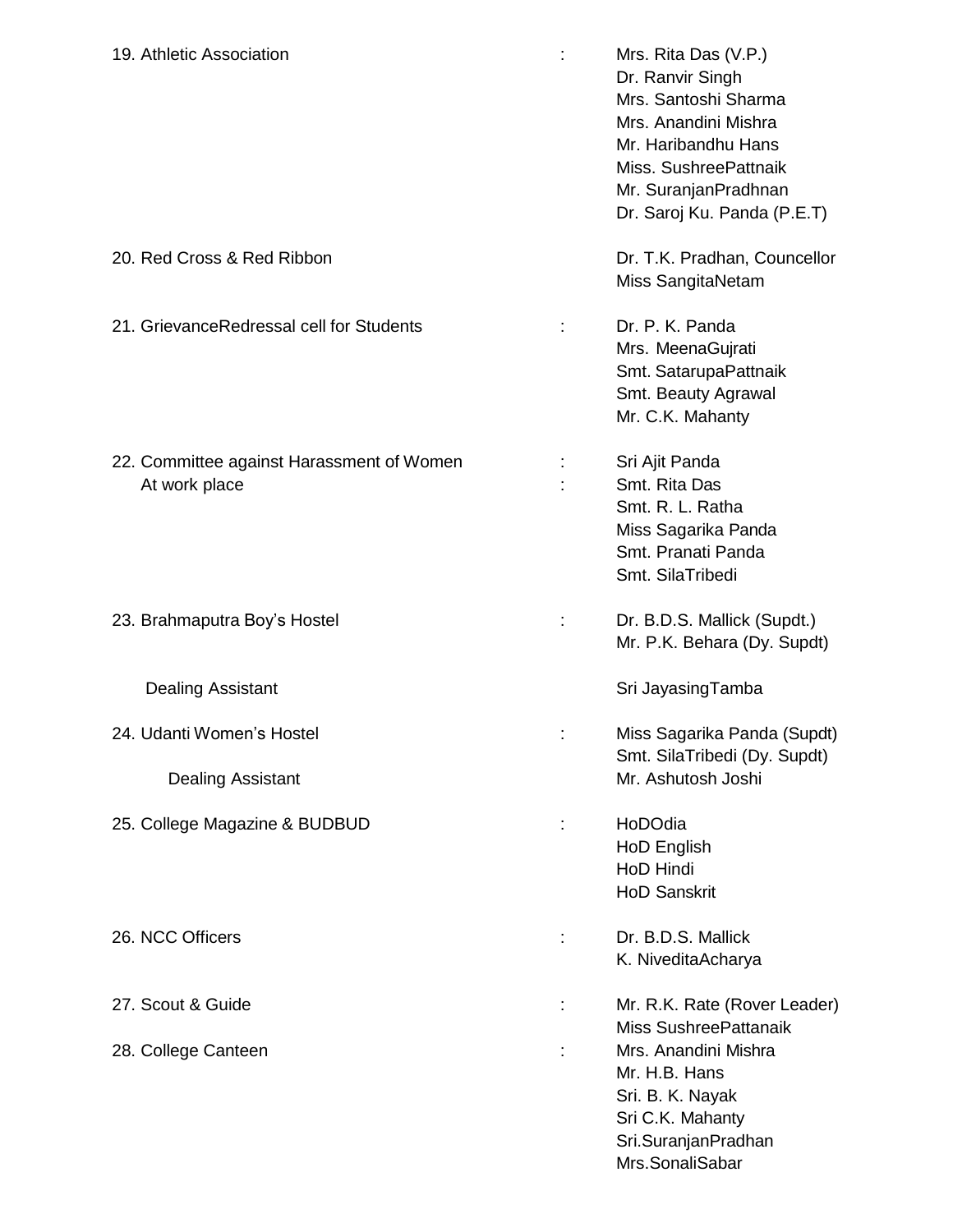| 29. Boy's Common Room      |                                                      |    | Mr. S. Pradhan (V.P.)<br>Mr. S. Barik (Associate)<br>Mr. C.R. Gahir<br>Mr. RakeshBarik<br>Dr. Saroj Ku. Panda                                                                               |
|----------------------------|------------------------------------------------------|----|---------------------------------------------------------------------------------------------------------------------------------------------------------------------------------------------|
| 30. Girls Common Room      |                                                      |    | Dr. G. Priyambada (V.P.)<br>Smt. S.M. Khan (Associate)<br>Smt. NainaPradhan (Asso.)<br>Miss S. Bej<br>Miss D. Swain                                                                         |
| 31. SSG/SAF/ Freeship      |                                                      |    | Dr. GeetashriPriyambada<br>Mr. C.K. Mahanty<br>Mrs. ReetaBarik<br>Mr. Rabindra Ku. Sahu                                                                                                     |
| 32. Scholarship            |                                                      |    | K. NiveditaAcharya<br>Smt. Pranati Panda<br>Sri H. B. Hans<br>Mr. C.K. Mahanty<br>Mr. P.K. Behera<br>Miss beauty Agrawal<br>Mr. SuranjanPradhan<br>Mrs. ReetaBarik<br>Mr. Rabindra Ku. Sahu |
|                            | 33. Electricity, Pump House, Water Supply, Furniture |    | Mr. S.K. Pattnaik, Head Clerk                                                                                                                                                               |
| 34. NSS (PO) +3            | Unit $-1$<br>Unit $-2$<br>Unit $-3$ (Girls Unit)     |    | Mr. C.R. Jena<br>Mr. SuranjanPradhan<br>Mrs. Pranati Panda                                                                                                                                  |
| 35. NSS (PO) +2            |                                                      |    | Mr. SubhransisBarik                                                                                                                                                                         |
| 36. Botanical Garden       |                                                      | ÷  | Smt. NainaPradhan<br>Mr. Mr. RakeshBarik<br>Mr. AjitHarpal<br>Mr. D. Patra                                                                                                                  |
| 37. ECO Club               |                                                      |    | Mrs. R. L. Ratha<br>Mrs. Santoshi Sharma<br>Mrs. Anandini Mishra<br>Mrs. S. Pati<br>Mr. AjitHarpal                                                                                          |
| 38. Construction Committee |                                                      | t, | +2 in-charge<br>Dean Students' Welfare<br><b>Account Bursar</b><br><b>Academic Bursar</b><br>UGC in-charge                                                                                  |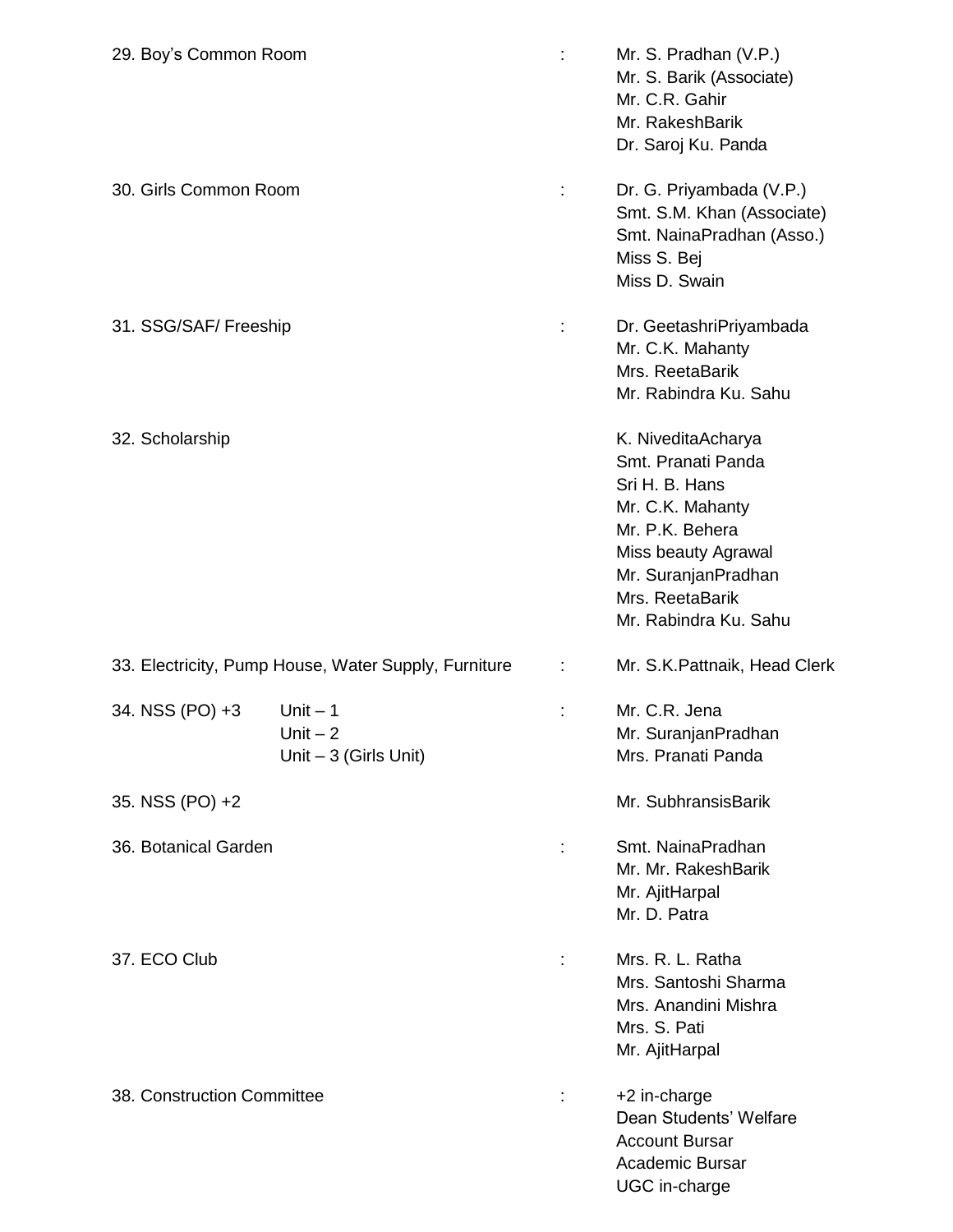|                           | Mr. A.K. Padhi<br>Mr. S.C. Pradhan<br>Principal Govt. Auto. College,<br>Bhawanipatna (University Nominee)<br>Assistant Engineer (P.W.D)<br>Executive Engineer (P.W.D.)<br><b>Head Clerk</b> |
|---------------------------|---------------------------------------------------------------------------------------------------------------------------------------------------------------------------------------------|
| 39. Purchase Committee    | +2 Incharge<br>Dean Students' Welfare<br><b>Account Bursur</b><br><b>UGC Incharge</b><br><b>Controller of Exam</b><br>+2 Exam Coordinator<br><b>Head Clerk</b>                              |
| 40. Placement Cell        | Mr. H. K. Mishra<br>Mr. B. Nayak<br>Mr. P.K. Behera<br>Smt. Beauty Agrawal                                                                                                                  |
| 41. Language Lab          | HoDOdia<br>÷<br>HoD English<br>HoD Hindi                                                                                                                                                    |
| 42. Intensive Coaching +2 | Mr. Prasanta Ku. Panda<br>t                                                                                                                                                                 |
| 43. Day Care Centre       | K. NiveditaAcharya<br>Mrs. SonaliSabar                                                                                                                                                      |
| 44. Science Society       | Mrs. Rita Das (V.P.)<br>Mrs. R. L. Ratha<br>Mrs. NainaPradhan<br>Mrs. S. Pati<br>Mr. C.K. Mahanty<br>Mr. P. Meher<br>Mr. D. Patra                                                           |
| 45. Hindi SahityaSansad   | Dr. B.D.S. Mallick<br>Mrs. Santoshi Sharma<br>Mrs. SilaTribedi<br>Mr. SubhransisBarik                                                                                                       |
| 46. OdiaSahityaSansad     | Miss Sagarika Panda<br>Mr. H. B. Hans<br>Miss SangitaNetam<br>Mr. SuranjanPradhan                                                                                                           |
| 47. Anti Ragging Cell     | Dr. R. Singh<br>Dr. B.D.S. Mallick<br>Dr. Saroj Kumar Panda<br>Dr. GeetashreePriyambada<br>Mrs. Pranati Panda<br>Mrs. K. NiveditaAcharya                                                    |